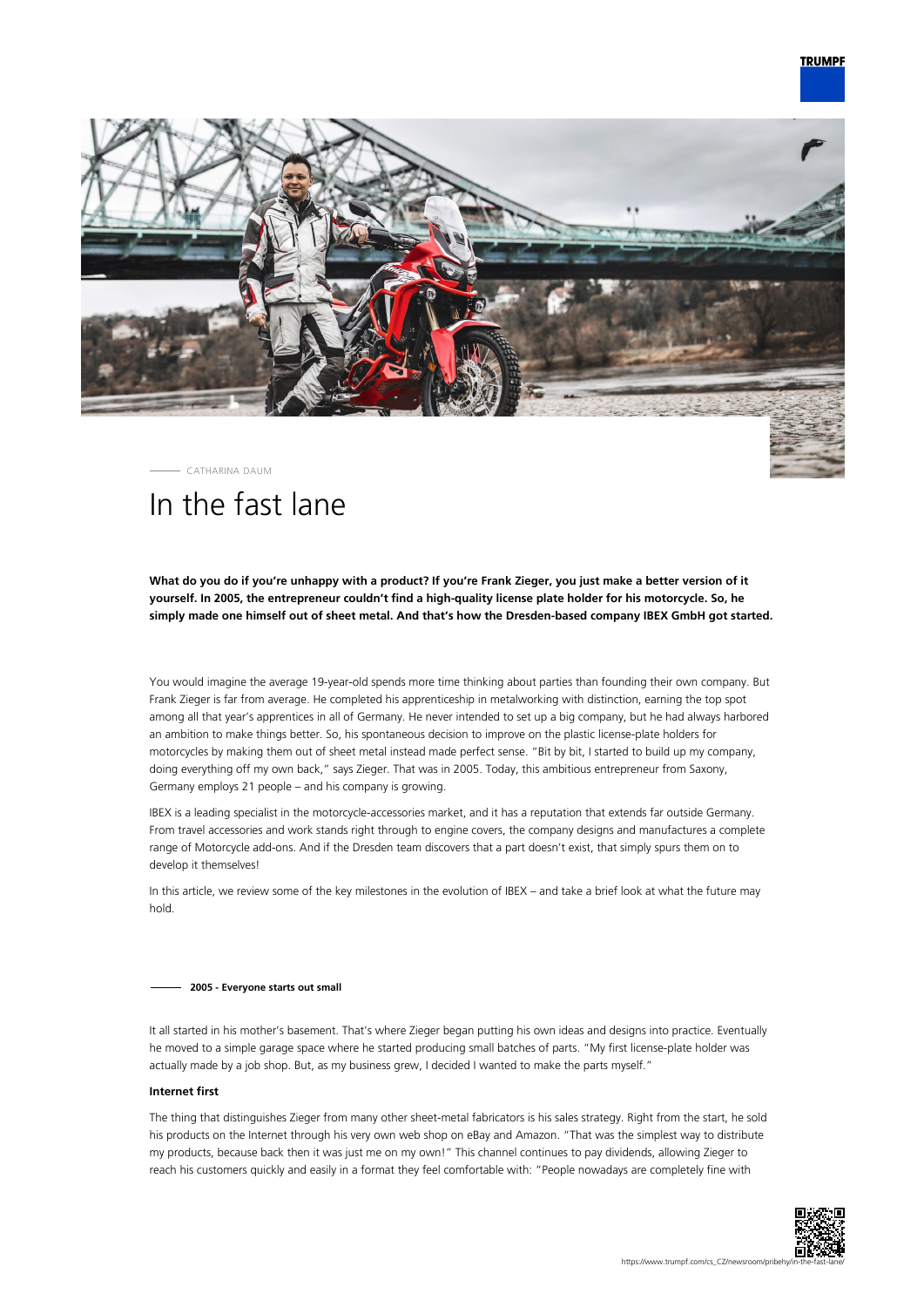

# buying things online."



Frank Zieger owns several motorcycles, and he enjoys using them to try out his accessories.

– Marlen Mieth



Only two years after the company was founded, Zieger bought its own bending machine.



In 2015 IBEX moved into a 2,300 square meter production hall with an attached office in Dresden.

– Marlen Mieth



IBEX aims to make everything people need for their motorcycles out of sheet metal. These crash bars are just one example of what the company offers.

– Marlen Mieth

#### **2007/ 2008 - His first bending machine – and his first employee**

Just two years after founding his company, Zieger purchased his first bending machine. At the same time, he took on his first employee: "That was such a new experience for me. Suddenly I found myself having to give instructions and being responsible for someone who worked for me. And, of course, the *TruBend 3066* was a big investment, too." The young entrepreneur needed to take out a loan, so he approached a major bank. It turned out they didn't have the same confidence in Zieger's ambitious goals – but fortunately TRUMPF did. "I ended up buying my machines with a loan from the TRUMPF bank. It certainly paid off, and now that same bank that originally turned me down is eager to finance my next purchases!" he says with a smile.

# **2010 - A bigger range of products**

By 2010, Zieger was offering his customers everything from a single source, from blanks and bending right through to welding. And his ambitious plans still held out plenty of promise for the future. When he bought his first machines, the founder of the fledgling company even gave them names. Bärbel, Derrick and Herbert have since been replaced by newer models and are hardly used anymore, but they're still on the factory floor. "It's important for us to see where we've come from, and where everything started." Over time, Zieger achieved the goals he had set for himself and for IBEX. But he kept on setting new ones – including moving to a larger manufacturing facility.

#### **2015 - His own production hall and a steadily expanding business**

In 2011, Zieger purchased some land, and four years later his factory was up and running: IBEX shifted its manufacturing operations to a dedicated, 2,300-square meter production hall with adjacent offices in Dresden. IBEX had finally said goodbye